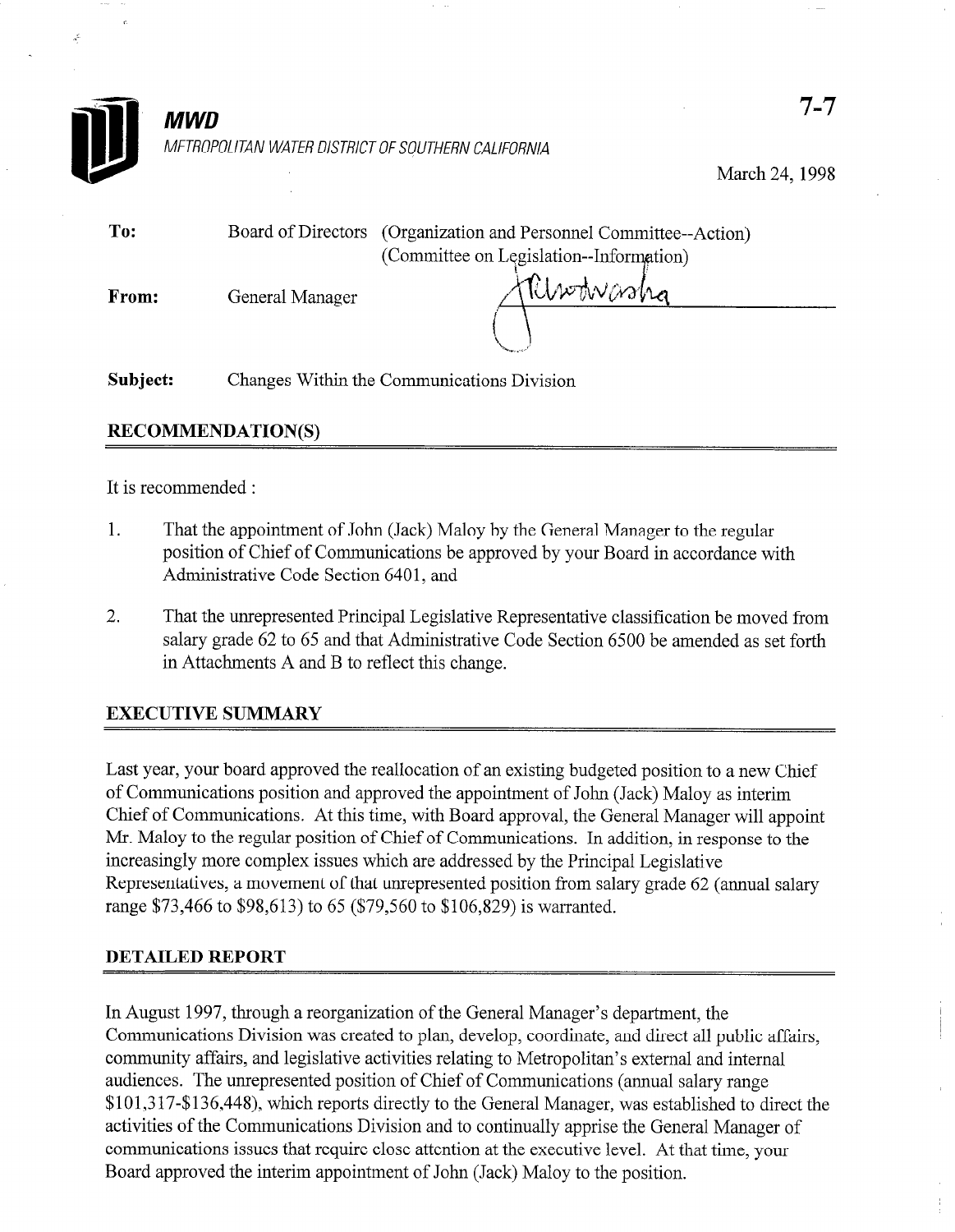Since the approval of the interim appointment, the General Manager has carefully reviewed the options available regarding regular appointment. The plan, as presented in August 1997, was to appoint Jack Maloy as interim Chief of Communications and recruit for the position. In order to address the increasingly more complex issues in Sacramento and Washington, and to provide stability and leadership to the newly formed division, the General Manager assessed the value of commencing a recruitment effort and the orientation of a new Chief of Communications versus the regular appointment of Jack Maloy. With the number of organizational modifications currently being implemented in the Communications Division, it is more prudent to maintain a certain amount of continuity in the Chief's Office. Therefore, it is recommended that the appointment of Jack Maloy to the regular position of Chief of Communications be approved by the Board.

In February 1998, the Subcommittee on Communications reviewed the conceptual organization structure of the Communications Division (Attachment C). As part of that analysis, the Subcommittee reviewed the new proposed position of Strategic Communications Specialist. The primary function of this position will be to develop clear and consistent messages for Metropolitan's external and internal audiences as well as an overall strategic communications outreach program. The position will report to the Chief of Communications. The existing Metropolitan classification of Executive Assistant for Strategic Policy Development at salary grade 68 (annual salary of \$86,258-\$115,918) will be utilized. Additionally, the Subcommittee also concurred with the recommendation to recruit this position from outside Metropolitan because it was felt that the expertise required is not available within Metropolitan at this time. It is intended that the search for an individual with the requisite qualifications and skills commence shortly. The number of unrepresented senior managers will not be increased as a result of this position due to the anticipated vacancy of one position in the unrepresented group.

The activities of ivien openion is bactamento and washington, DC registative offices are unceled by Principal Legislative Representatives. These offices have proven to be critical in representing Metropolitan's interests in the legislative arena. In recognition of the complexity of the issues and the level of contacts which are handled on a daily basis by the managers of these offices, and to assist in retaining these highly qualified advocates, it is proposed that the salary grade for the Principal Legislative Representatives be moved from grade 62 to 65. There will be no immediate cost impact as a result of this change, as the incumbents will remain at their current pay rates within the new range. Any increases which may occur will be part of the annual evaluation process.

 $BL/iw$ 

Attachment(s)

1293bo.doc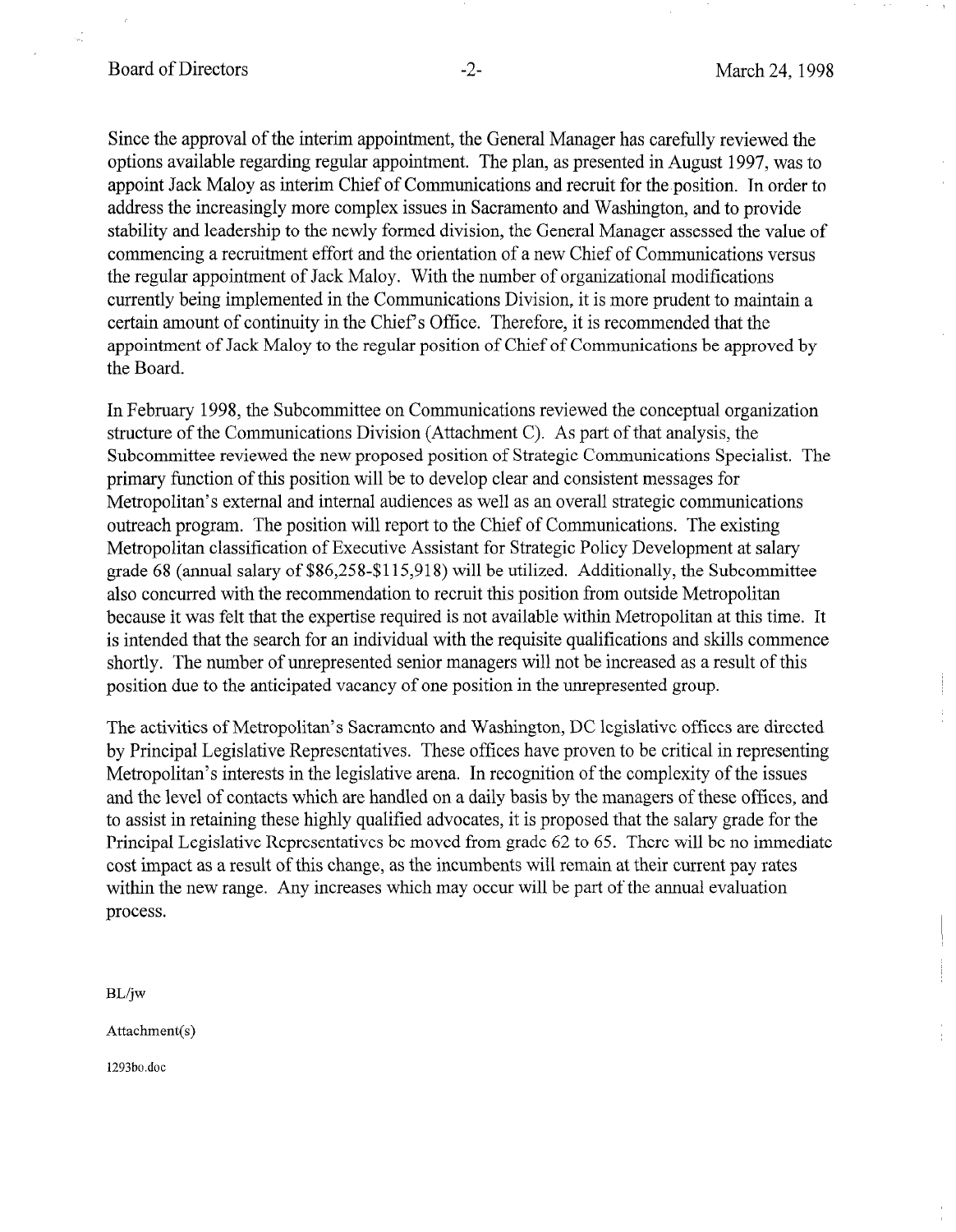Human Resources March 24, 1998 Page 1 of 2

 $\alpha\in\mathbb{R}^n$ 

ţ.

### Attachment A to 7-7

## 8 6500. Hourly Pay Rate Schedule.

 $\sim$ 

 $\frac{\partial \mathcal{L}}{\partial \mathcal{L}}$ 

(a) Effective July 1, 1996, the hourly pay rate (as that term is defined in subdivision (i) of Section 6200) schedule of positions occupied by management and confidential not in an appropriate unit recognized pursuant to Section 6108 employees shall be as follows:

| Grade | Range                                  | Title                                                                                                                                                                                                                                                                                                                                                  | Positions<br>Authorized Total                             |                 |
|-------|----------------------------------------|--------------------------------------------------------------------------------------------------------------------------------------------------------------------------------------------------------------------------------------------------------------------------------------------------------------------------------------------------------|-----------------------------------------------------------|-----------------|
| 58    | \$31.74-42.59<br>$(\$66,019-88,587)$   | <b>Executive Secretary</b>                                                                                                                                                                                                                                                                                                                             | 1                                                         | $\mathbf 1$     |
| 60    | \$33.47-44.94<br>$(\$69,618-93,475)$   | Asst. Auditor                                                                                                                                                                                                                                                                                                                                          | 1                                                         | 1               |
| 62    | <u>\$35.32-47.41</u>                   | Prin. Legislative Representative                                                                                                                                                                                                                                                                                                                       |                                                           |                 |
|       | $($73,466 - 98,613)$                   |                                                                                                                                                                                                                                                                                                                                                        |                                                           |                 |
| 63    | \$36.28-48.71<br>$(\$75,462-101,317)$  | *Sr. Asst. Dir. Public Affairs                                                                                                                                                                                                                                                                                                                         | 0                                                         | 0               |
| 65    | \$38.25-51.36                          | Assoc. Director of Water Quality<br>(\$79,560-106,829) Prin. Legislative Representative                                                                                                                                                                                                                                                                | 1<br>3                                                    | $\ddagger$<br>4 |
|       | $$115,918$ (FR)                        | Auditor                                                                                                                                                                                                                                                                                                                                                | $\mathbf 1$                                               | 1               |
| 68    | \$41.47-55.73<br>$(\$86,258-115,918)$  | Director of Public Affairs<br>Director of Water Quality<br>Director of Human Resources<br>Dir. of Environmental<br>Compliance<br>Asst. Chief Engineer<br>Asst. Chief of Operations<br>Asst. Chief of Planning and<br>Resources<br>Asst. Chief Financial Officer<br>Exec. Asst. for Strategic<br>Policy Development<br>Director of Business Development | 1<br>$\mathbf{1}$<br>1<br>1<br>4<br>2<br>4<br>2<br>1<br>1 | 18              |
| 71    | \$44.94-60.45<br>$($93,475-125,736)$   | *Exec. Asst. to General Manager<br>Exec. Legislative Rep.                                                                                                                                                                                                                                                                                              | 2<br>1                                                    | 3               |
| 74    | \$48.71-65.60<br>$(\$101,317-136,448)$ | Chief Engineer<br>Chief Financial Officer                                                                                                                                                                                                                                                                                                              | 1<br>1                                                    |                 |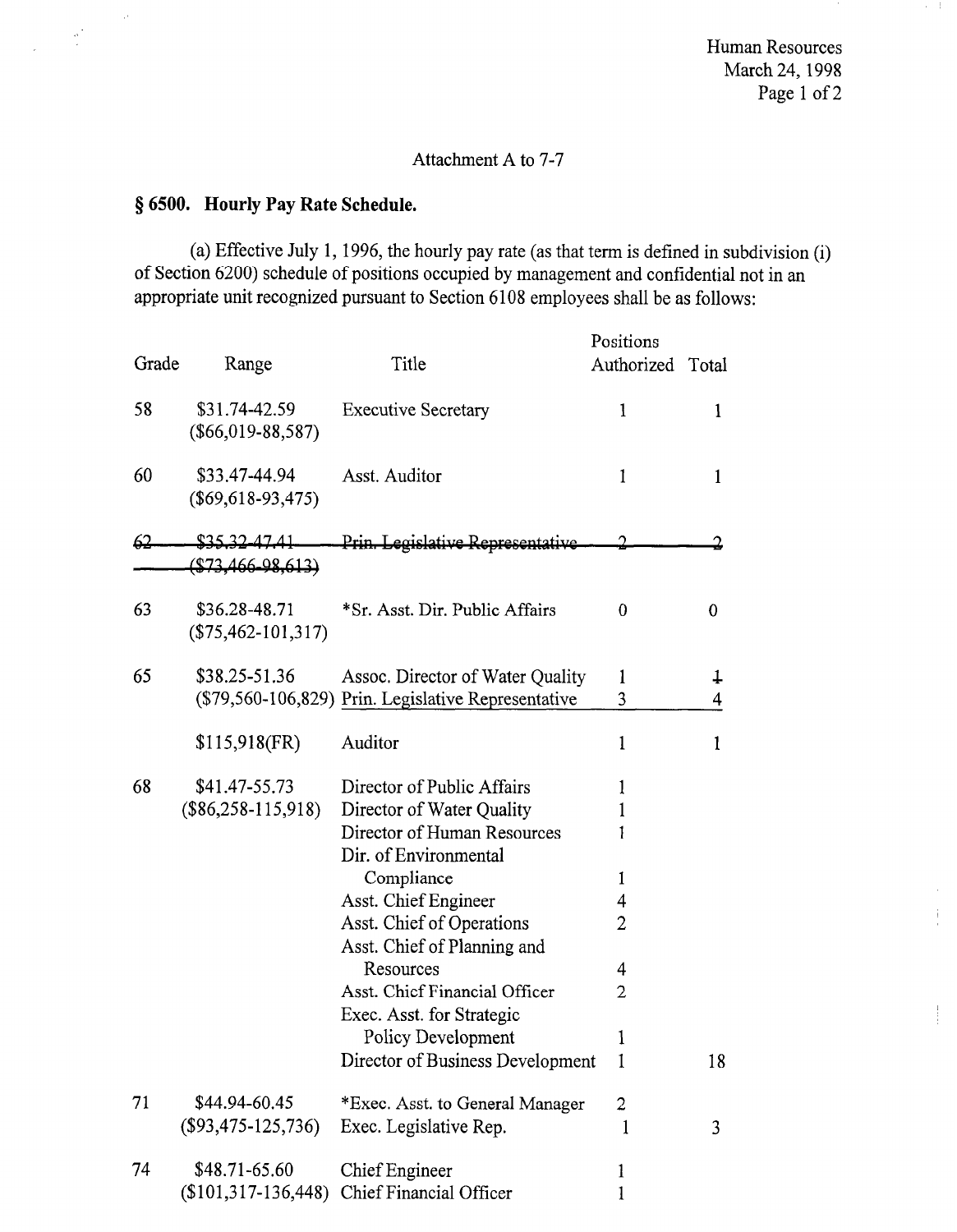## Human Resources March 24, 1998 Page 2 of 2

 $\bar{\Gamma}$ 

 $\hat{\boldsymbol{\beta}}$ 

|    |                      | Chief of Planning and          |   |    |
|----|----------------------|--------------------------------|---|----|
|    |                      | Resources                      |   |    |
|    |                      | <b>Chief of Operations</b>     |   |    |
|    |                      | <b>Chief of Communications</b> |   |    |
|    |                      | Senior Executive Assistant to  |   |    |
|    |                      | General Manager                |   | 6  |
| 76 | \$51.36-69.24        | Asst. General Counsel          |   |    |
|    | $($106,829-144,019)$ |                                |   |    |
| 80 | \$57.26-77.18        | *Deputy General Manager        | 2 | 2  |
|    | $($119,101-160,534)$ |                                |   |    |
|    | $$179,500$ (FR)      | General Counsel                |   |    |
|    | $$196,400$ (FR)      | General Manager                |   |    |
|    |                      |                                |   | 39 |

 $()$  = Shows approximate annual salary range for

convenience, Board approved rates are hourly

None of the above positions are eligible for overtime

\*These positions were changed by authority of the General Manager, as orally reported to the Board of Directors.

(FR) = Designates flat rate annual salary

 $\mathbf{R}$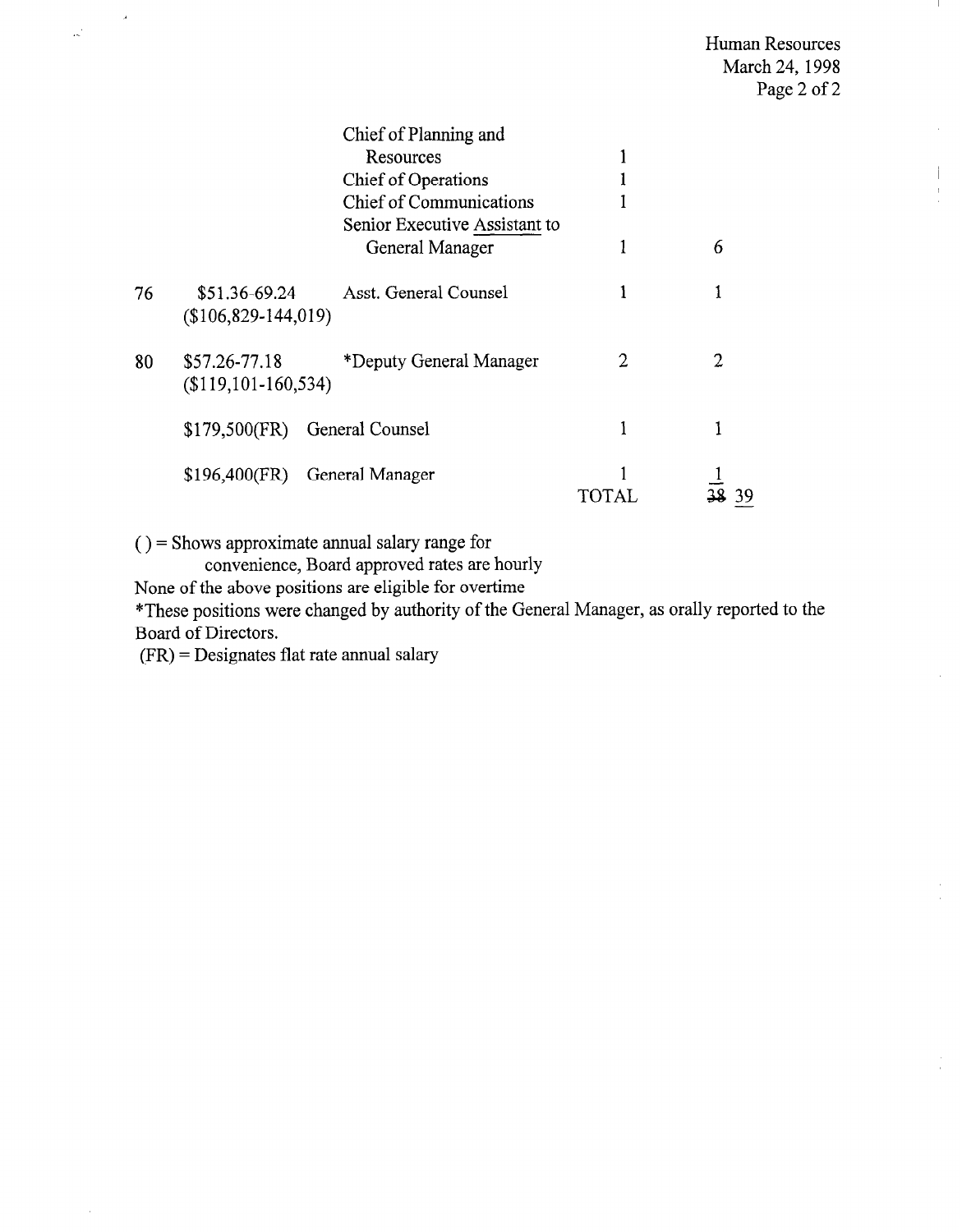Human Resources March 24,199s Page 1 of 2

 $\frac{1}{2}$ 

# Attachment B to 7-7

## 8 6500. Hourly Pay Rate Schedule.

 $\hat{\boldsymbol{\beta}}$ 

 $\varphi$   $\sigma$ 

ý.

(a) Effective July 1, 1996, the hourly pay rate (as that term is defined in subdivision (i) of Section 6200) schedule of positions occupied by management and confidential not in an appropriate unit recognized pursuant to Section 6108 employees shall be as follows:

| Grade | Range                                 | Title                                                    | Positions<br>Authorized | Total        |
|-------|---------------------------------------|----------------------------------------------------------|-------------------------|--------------|
| 58    | \$31.74-42.59<br>$(\$66,019-88,587)$  | <b>Executive Secretary</b>                               | $\mathbf{1}$            | 1            |
| 60    | \$33.47-44.94<br>$(\$69,618-93,475)$  | Asst. Auditor                                            | $\mathbf{1}$            | $\mathbf{1}$ |
| 63    | \$36.28-48.71<br>$(\$75,462-101,317)$ | *Sr. Asst. Dir. Public Affairs                           | 0                       | 0            |
| 65    | \$38.25-51.36                         | Assoc. Director of Water Quality                         | 1                       |              |
|       |                                       | (\$79,560-106,829) Prin. Legislative Representative      | 3                       | 4            |
|       | $$115,918$ (FR)                       | Auditor                                                  | 1                       | $\mathbf{1}$ |
| 68    | \$41.47-55.73                         | Director of Public Affairs                               | 1                       |              |
|       | $(\$86,258-115,918)$                  | Director of Water Quality                                | $\mathbf{1}$            |              |
|       |                                       | Director of Human Resources<br>Dir. of Environmental     | 1                       |              |
|       |                                       | Compliance                                               | $\mathbf{1}$            |              |
|       |                                       | Asst. Chief Engineer                                     | 4                       |              |
|       |                                       | Asst. Chief of Operations<br>Asst. Chief of Planning and | $\overline{2}$          |              |
|       |                                       | Resources                                                | 4                       |              |
|       |                                       | Asst. Chief Financial Officer                            | $\overline{2}$          |              |
|       |                                       | Exec. Asst. for Strategic                                |                         |              |
|       |                                       | Policy Development                                       | 1                       |              |
|       |                                       | Director of Business Development                         | $\mathbf{1}$            | 18           |
| 71    | \$44.94-60.45                         | *Exec. Asst. to General Manager                          | $\overline{2}$          |              |
|       | $($93,475-125,736)$                   | Exec. Legislative Rep.                                   | 1                       | 3            |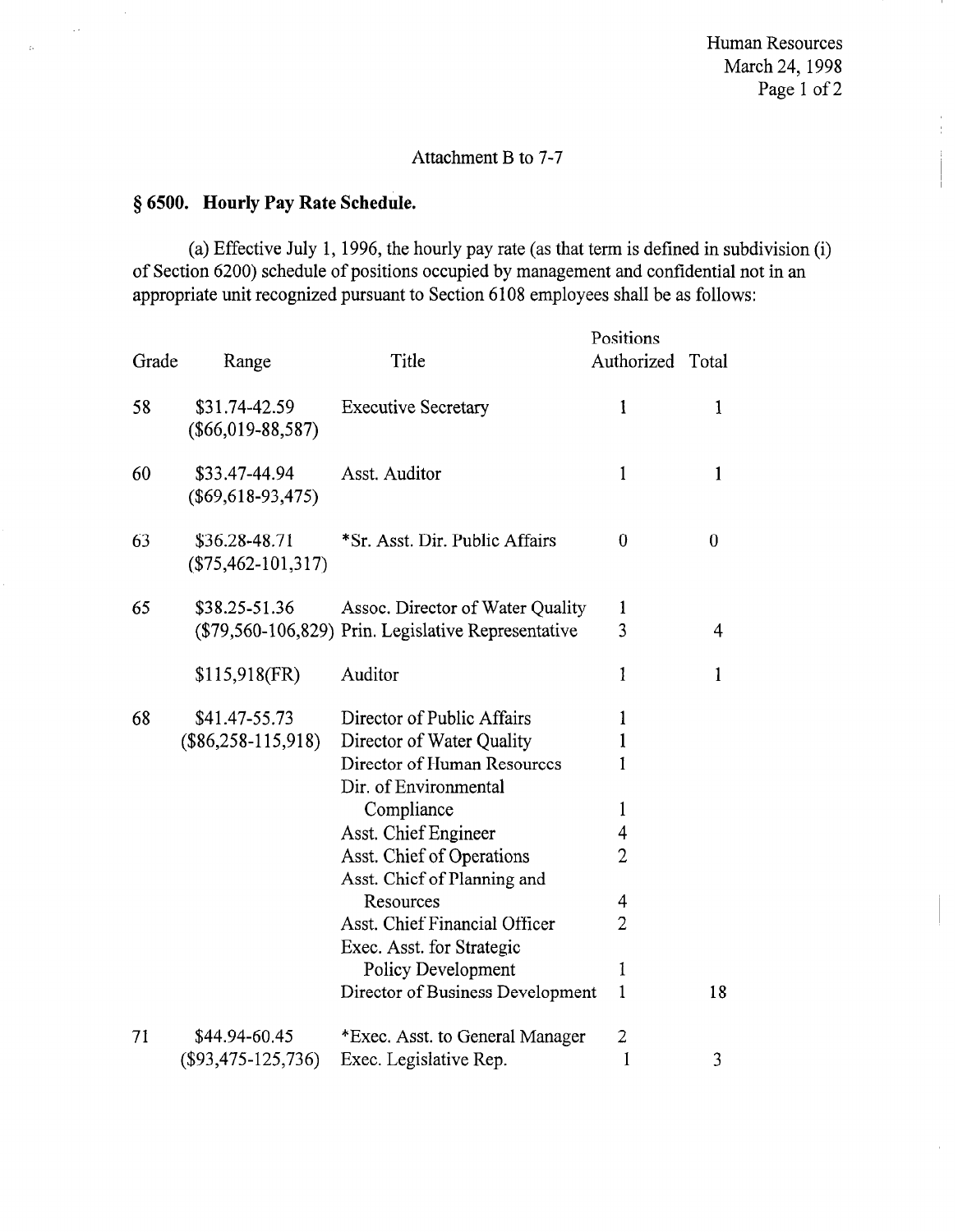| 74 | \$48.71-65.60                            | Chief Engineer<br>(\$101,317-136,448) Chief Financial Officer |       |   |
|----|------------------------------------------|---------------------------------------------------------------|-------|---|
|    |                                          | Chief of Planning and<br>Resources                            |       |   |
|    |                                          | Chief of Operations                                           |       |   |
|    |                                          | Chief of Communications                                       |       |   |
|    |                                          | Senior Executive Assistant to                                 |       |   |
|    |                                          | General Manager                                               | 1     | 6 |
| 76 | \$51.36-69.24<br>$($106,829-144,019)$    | Asst. General Counsel                                         | 1     |   |
| 80 | \$57.26-77.18<br>$(\$119, 101-160, 534)$ | *Deputy General Manager                                       | 2     | 2 |
|    | $$179,500$ (FR)                          | General Counsel                                               | 1     |   |
|    | $$196,400$ (FR)                          | General Manager                                               | TOTAL |   |

( ) = Shows approximate annual salary range for

convenience, Board approved rates are hourly

None of the above positions are eligible for overtime

\*These positions were changed by authority of the General Manager, as orally reported to the Board of Directors.

(FR) = Designates flat rate annual salary